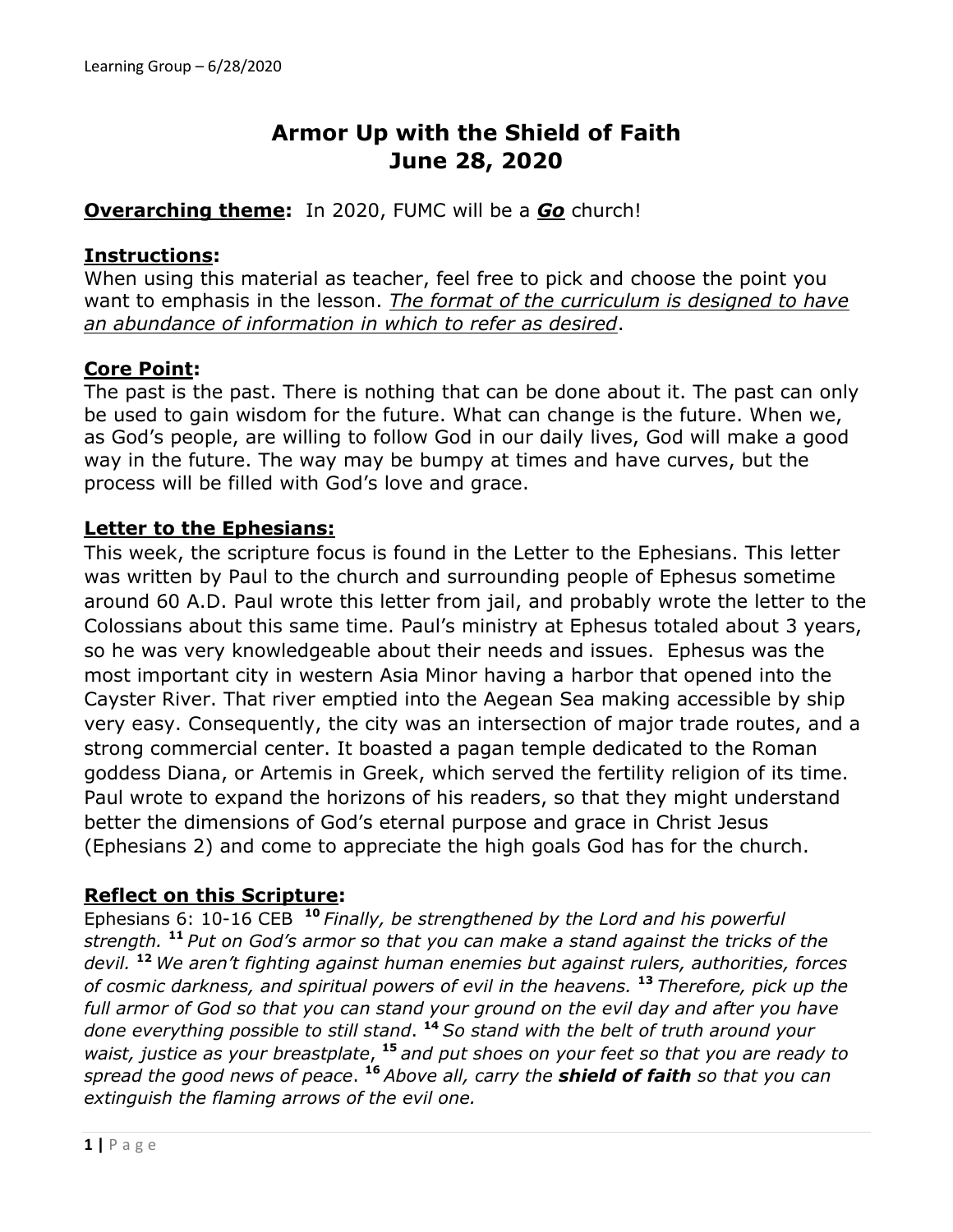Matthew 14: 22-33 NRSV **<sup>22</sup>** *Immediately he made the disciples get into the boat and go on ahead to the other side, while he dismissed the crowds*. **<sup>23</sup>** *And after he had dismissed the crowds, he went up the mountain by himself to pray. When evening came, he was there alone,* **<sup>24</sup>** *but by this time the boat, battered by the waves, was far from the land, for the wind was against them.* **<sup>25</sup>** *And early in the morning he came walking toward them on the sea*. **<sup>26</sup>** *But when the disciples saw him walking on the sea, they were terrified, saying, "It is a ghost!" And they cried out in fear.* **<sup>27</sup>** *But immediately Jesus spoke to them and said, "Take heart, it is I; do not be afraid."* **<sup>28</sup>** *Peter answered him, "Lord, if it is you, command me to come to you on the water."* **<sup>29</sup>** *He said, "Come." So Peter got out of the boat, started walking on the water, and came toward Jesus.* **<sup>30</sup>** *But when he noticed the strong wind, he became frightened, and beginning to sink, he cried out, "Lord, save me!"* **<sup>31</sup>** *Jesus immediately reached out his hand and caught him, saying to him, "You of little faith, why did you doubt?"* **<sup>32</sup>** *When they got into the boat, the wind ceased.* **<sup>33</sup>** *And those in the boat worshiped him, saying, "Truly you are the Son of God."*

## **Questions to ponder about the passages:**

What jumps out at you from these passages? What is the shield of faith? Why above all?

## **Commentary:**

Since the writing of this passage by the mind of Paul, a lot has changed in our knowledge and understanding about the universe and science. According to the advances of science, we know the mustard seed is not the smallest seed, as referred to in Matthew 17. At the time, maybe it was the smallest known seed. On the other hand, maybe it was more about the idea of faith, rather than science. The advances of science have helped us to understand our universe and the process of life much better, but it still does not explain the fullness of our spiritual dimension in which we live. Things happen that we cannot explain. Science cannot fully describe what faith is, but it can explain some visible positive results of faith; as well as, negative results of immature faith.

So, with that in mind, we explore the spiritual dimension found in Ephesians 6. You may not believe in a spiritual dimension that has evil, satan, demons, and the alike. Paul did! Jesus did! Many others do in our time! Maybe Paul is putting things in prospective for us. There is a cosmic battle between heaven and hell, good and evil, God and satan, and angels and demons. Don't be fooled, God and satan are not equals. There is no dualism here. Scripture clearly reveals that God is the ruler and most powerful, and that Jesus had power over the demons. In the end of this cosmic battle, God wins! Love wins! Faith wins! This focal passage helps us to realize that the true enemy is not the person you are having difficulty with, it is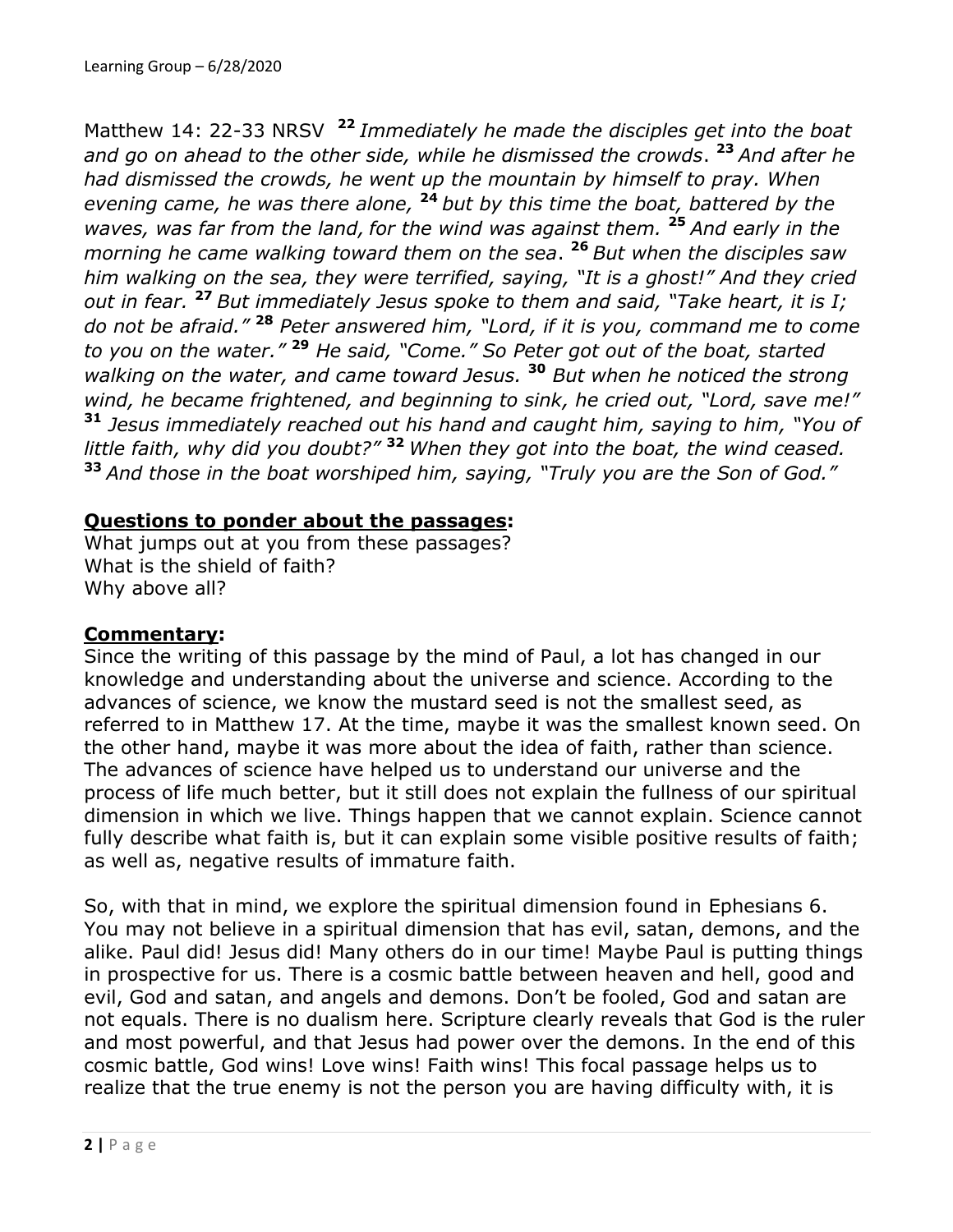the powers of evil that works behind the scenes. Evil is allows seeking to destroy and damage. God's main desire in our lives is to redeem us and build us up in faith. As we interact with God and one another, remember Jesus words that said, "'Love the Lord your God with all your heart and with all your soul and with all your strength and with all your mind'; and, 'Love your neighbor as yourself (Luke 10:27).'" Jesus also said to his disciples as he sent them out, "See, I am sending you out like sheep into the midst of wolves; so be wise as serpents and innocent as doves (Matthew 10:16)." Why did he say that, because they were going to encounter the same things Jesus did: demons, systemic abuse and sin, evil activities, and death. So, as you interact with God and others, be wise to the forces at work against you that seek to bring you down and hinder the movement of God's saving work. Be gentle with people, but wise to the spiritual forces that seek to destroy.

**Three weeks ago:** The first thing that you need to take up is the belt of truth and the breastplate of righteousness. The overall picture of the armor was from the Roman military. Paul was using the Roman armor, which people were used to seeing, and using it to describe what the Christian should use for armor in the spiritual battle. The belt, of truth, that went around the waist, held everything together that was used for battle. For the Christian, the truth of God, Jesus' words, and life experience give perspective on what life is like and how we should live it in the name of Christ Jesus. The breastplate, of righteousness, is what protects you from the perils of life's battles. By living a life of righteousness in the ways of God, not self-righteousness, the Christian can stay strong in the face of life's battles, and not be dragged down into destructive behavior. These are two elements that God has given us to be fortified on the pilgrimage of life.

**Two weeks ago:** We look deeper into the breastplate of righteousness through the story of David and Goliath. The Greek word for righteousness can also be translated into justice and just. The simple meaning of this word is "doing what is right" in the name of God. David was a young person, maybe 14 or 15 years old and was known as a sheep herder. When King Saul looked at how small and young David was, he probably laughed in disbelief at what could be done by David. Goliath was a nine-foot giant of a man. How could David beat Goliath? King Saul probably thought, "well, I have no one else who wants to fight the giant, so send him in since we will be defeated anyway." Funny how Saul put his armor on David. It probably was too big on him and encumbered his ability to move freely. David did have some strength about him to be able to tell the Saul that he had killed lions and bears with his stone and slingshot, while wearing his regular garments. David could not go into battle with Saul's over-sized armor on, so he didn't. God had developed David with certain gifts and abilities, different than King Saul. David could not proceed like Saul, David had to go into battle as he was and with his own abilities. Much like how we cannot face life's challenges with trying to use someone else's armor, or mimic their abilities. God has designed us with sacred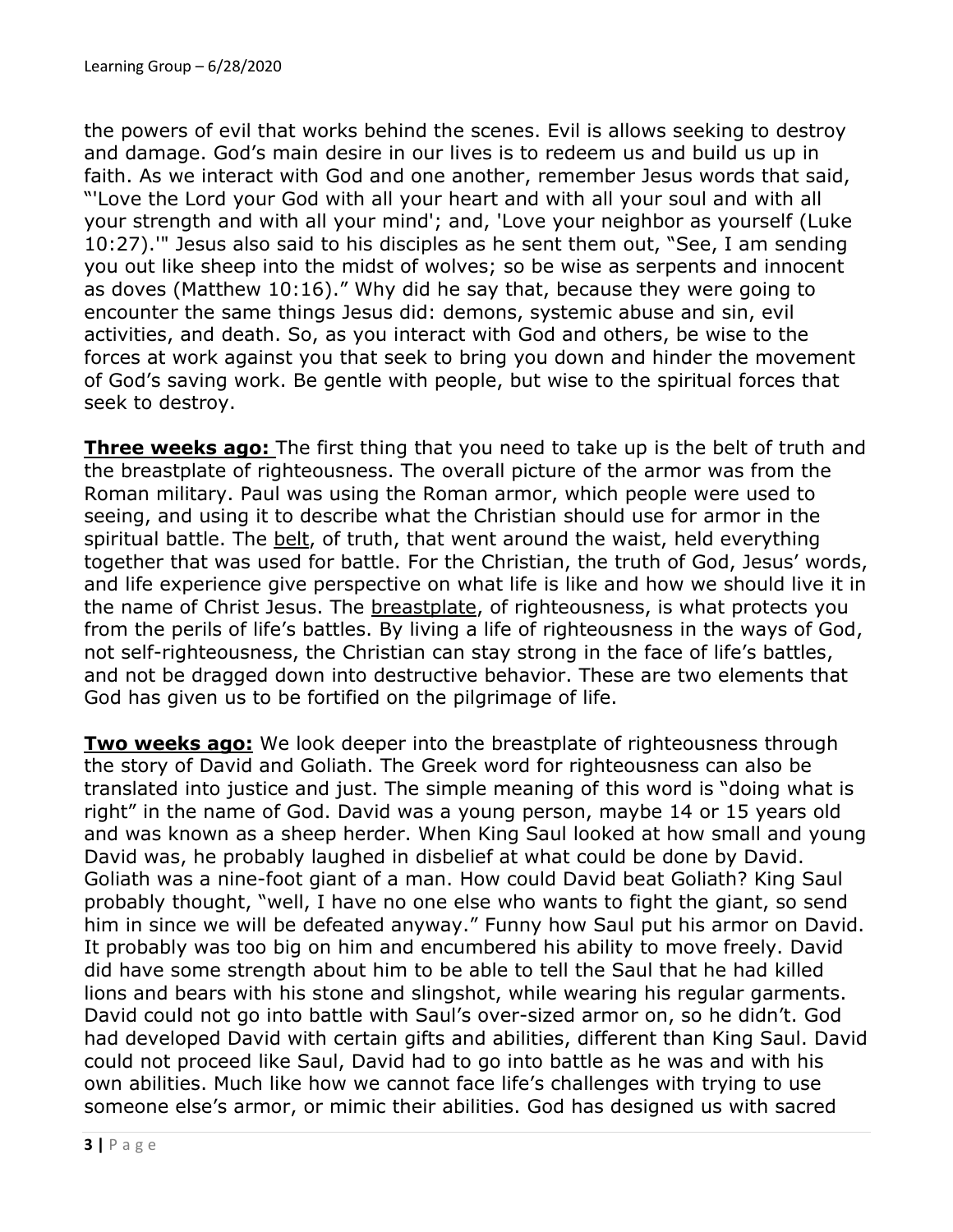worth and abilities that are specific to just us. Do and be what you are designed to do and be.

Going into battle was different in this story. Sometimes a battle would happen in a valley where the opposing sides would be positioned opposite of one another on the hillsides. One person from each side would step up and out to do man-to-man combat in the middle of the valley. The person who lived claimed the victory for his side. In this particular battle in 1 Samuel 17, the Israelites, which were the army of God, and the Philistines were to battle. The Philistines chose a warrior that was nine feet tall, trash talked well, and carried his battle armor forcefully. When the Israelite army saw the Philistine warrior, fear gripped them. No one wanted to battle him. Then David came with his small frame and leather slingshot with rock in his pouch, to the rescue. One small rock placed in the right spot in the forehead of the giant dropped him to the ground. David won! And so, did the Israelite army. Besides the rock, David had the confidence that God was with him and that he was doing the right thing. David charged while shouting the name of God for the victory. The Philistines were not going to win and take over the land reserved for the Israelites. So, righteousness and justice are simply "doing what is right" on behalf of God. Even Ephesians 2 says that God designed us to do good works. God designed us to live into a Godly righteousness that promotes justice in all activities and brings about what is right. One other lesson, God's power in us can bring down any giant that seeks to overtake us. We all have challenges that seem like giants before us. Be like David, have confidence that God will give you strength and wisdom to triumph over the giants. When you knock them down, you stand taller than they do.

**Last week**, we focused on the Gospel of Peace. The Gospel of peace refers to the peace that we find in reconciliation with God through Christ Jesus. We find the illustration of reconciliation in Romans 5:1-11. We also referred to Romans 5:1-2 during the May  $10<sup>th</sup>$  Learning Group Study. Simply said, peace comes to us through our relationship with God through the death and resurrection of Christ who died forgiving our sin. It is sin that separates us from the love of God, while the activity of Christ, connects us to the love of God. When we connect with the love of God and sin is forgiven by Christ, we live in peace and harmony with God. It is that peace, that we are to embody and take out to the world. Through word and deed, we share the peace of God and try to live at peace with one another. As Christians, we find peace in God, and then take that peace to the world for others to experience. Colossians 3:12-17 helps us understand the behaviors and spiritual activities we need to practice in order to be examples externally of the peace in God we experience internally. Going back to the Ephesians passage, you are to have the shoes of readiness to go out with the Gospel of peace. Much like the Roman guard, who was always in armor and ready to go with shoes that could endure the journey, we, as Christians, through the work of Christ and the power of the Holy Spirit, are to be always ready to deliver the peace of God we experience.